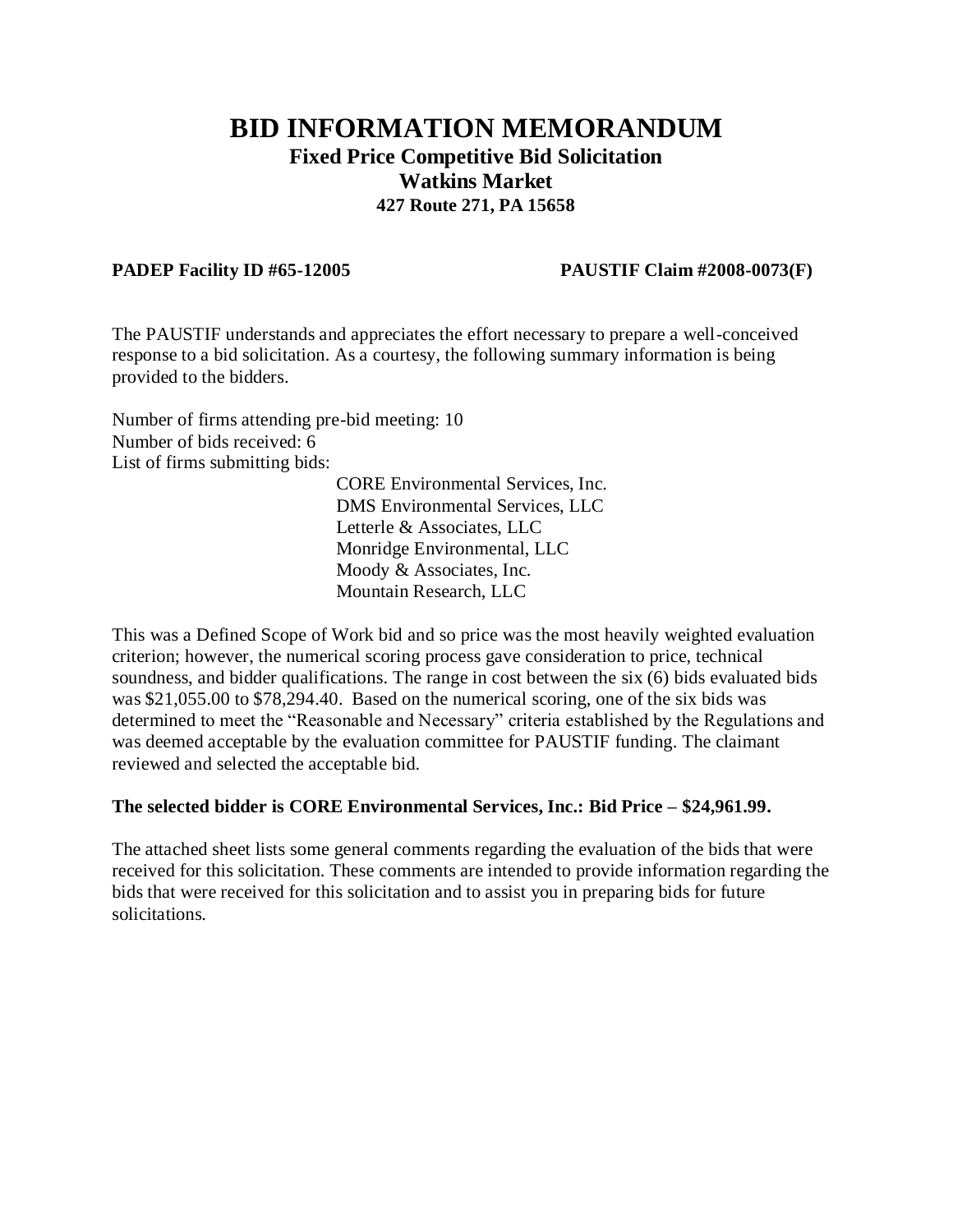Proposals must be developed enough to demonstrate that the bidder adequately understands the RFB, the technical and regulatory issues, and objectives of the project. Proposals that fail to address major scope items risk being considered non-responsive or will suffer a lower technical soundness score upon bid evaluation. For example, in this instance, bids that failed to mention the risk assessment, RAP, and/or RACR received lower technical soundness evaluation scores.

Some of the bids received were not as cost competitive as needed to be successful with this solicitation.

The RFB emphasized that each bidder should demonstrate its understanding of the scope of work and detail its task implementation, including any contingent or optional elements deemed necessary. Bid responses that simply referenced the RFB task descriptions or copied the RFB task descriptions largely verbatim failed to adequately demonstrate that the bidder had evaluated the RFB, and received fewer technical soundness evaluation points.

Bid responses that received higher technical soundness evaluation points exhibited no or fewer discrepancies relative to the RFB SOW and contained more detailed descriptions of the work that was to be conducted.

Bids that appeared to neglect proposing at least one monitoring well location that would evaluate source area groundwater quality, and/or bids that appeared to offer a minimally suitable configuration for estimating groundwater gradient / flow direction, received fewer technical soundness evaluation points.

Bidders who did not propose at least some soil sampling within the expected source area received fewer technical soundness evaluation points.

Fewer technical soundness evaluation points were given to bids that neglected to: (a) discuss performing the background research requested in the SOW, including researching geology and water use ordinances and surveying local water use, (b) describe soil boring clearing methods, boring installation methods, soil parameters to be analyzed, boring abandonment procedures, or investigation-derived waste (IDW) management; (c) discuss well installation methods and well development procedures; (d) detail risk assessment methodology and its application to the development of site-specific standards; and/or (e) discuss the potential need for environmental covenants for the facility property and/or covenant waivers for the adjacent roadways.

Bids that presented an inordinate number of assumptions or extremely narrow or unreasonable assumptions, special conditions, and exemptions may make the bid difficult to evaluate, and risk creating doubts that the work scope was understood and/or that the bid price would be susceptible to frequent changes due to new conditions.